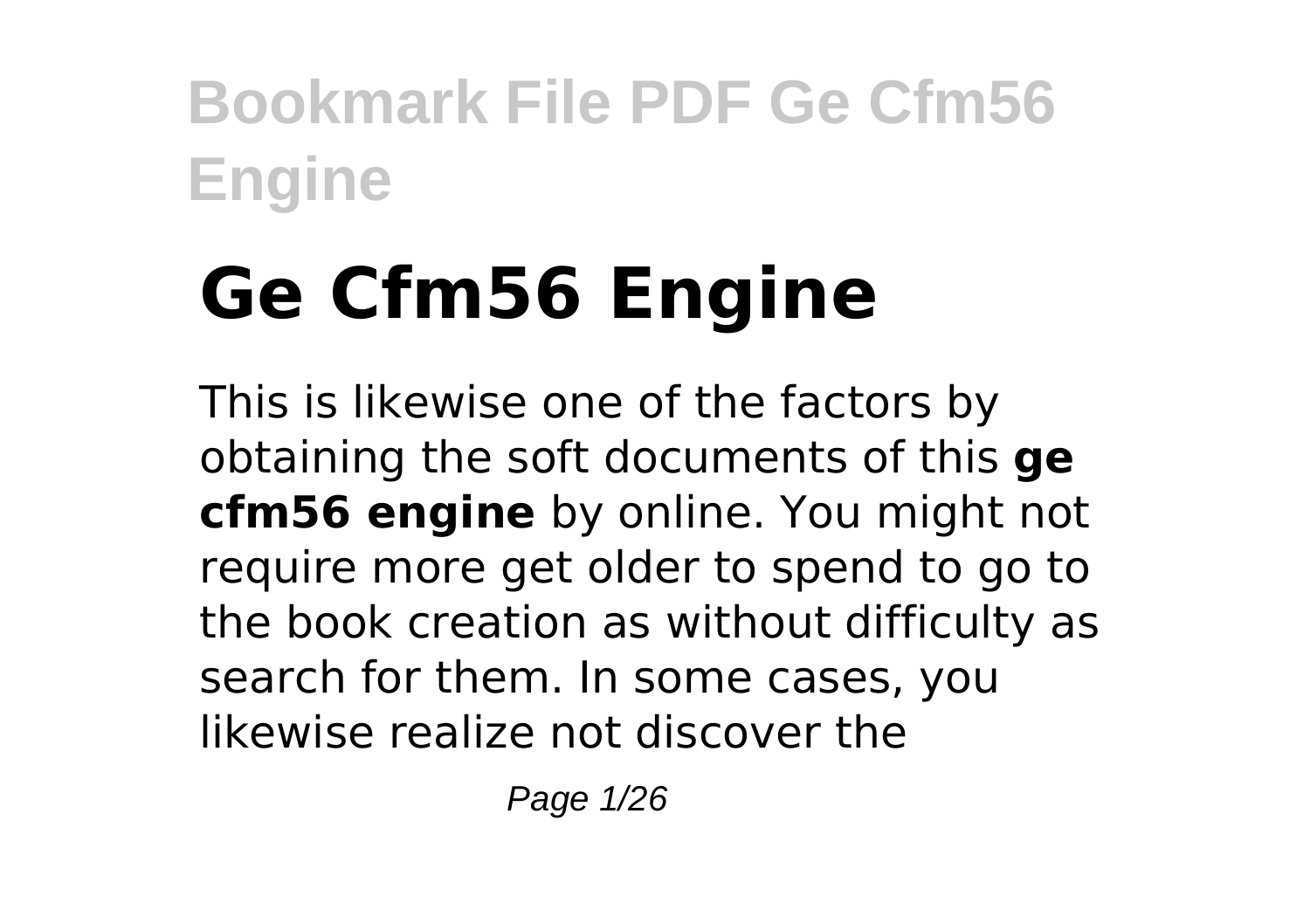declaration ge cfm56 engine that you are looking for. It will completely squander the time.

However below, with you visit this web page, it will be so entirely simple to get as skillfully as download lead ge cfm56 engine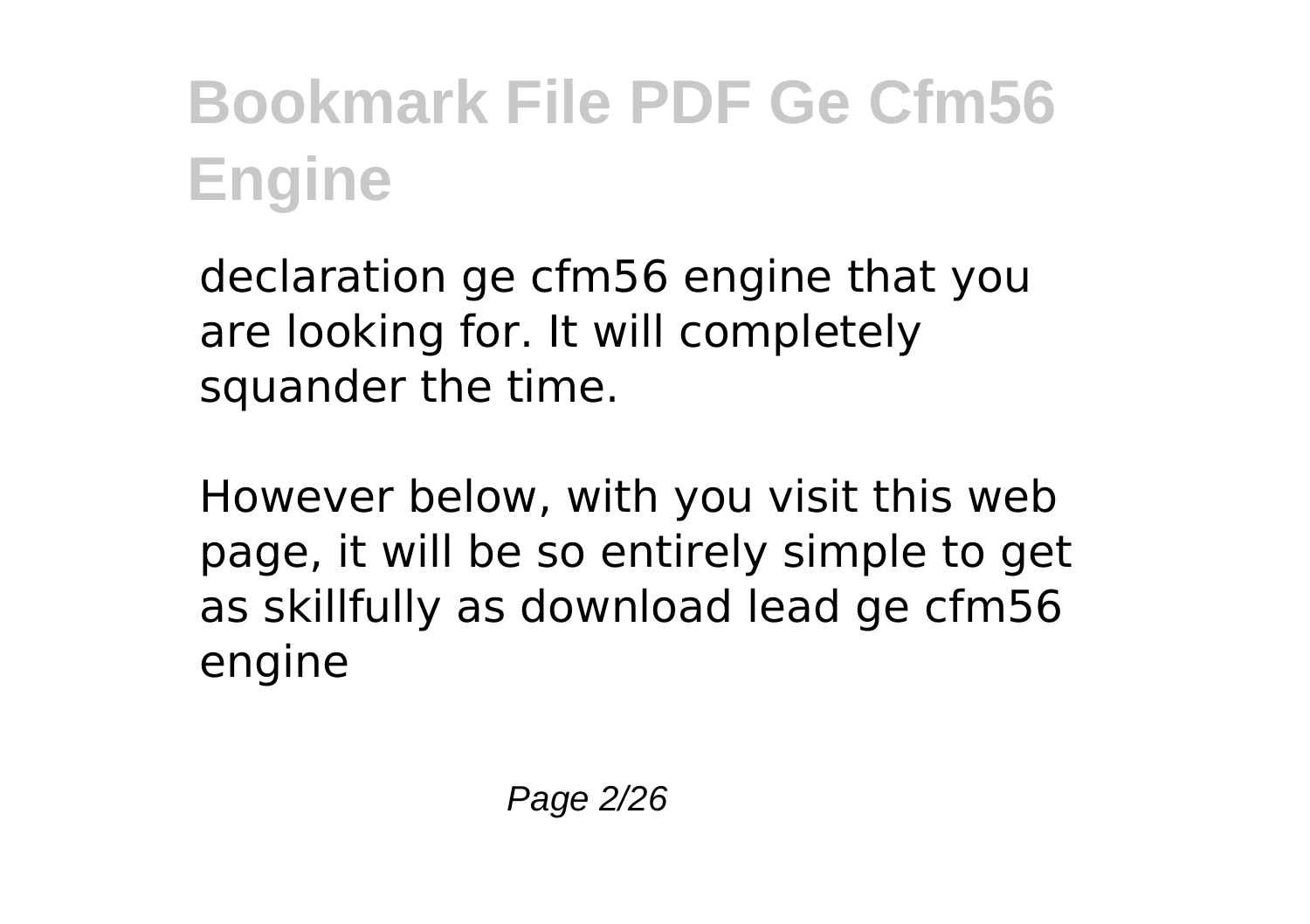It will not take many era as we explain before. You can accomplish it even if fake something else at home and even in your workplace. appropriately easy! So, are you question? Just exercise just what we manage to pay for below as with ease as review **ge cfm56 engine** what you bearing in mind to read!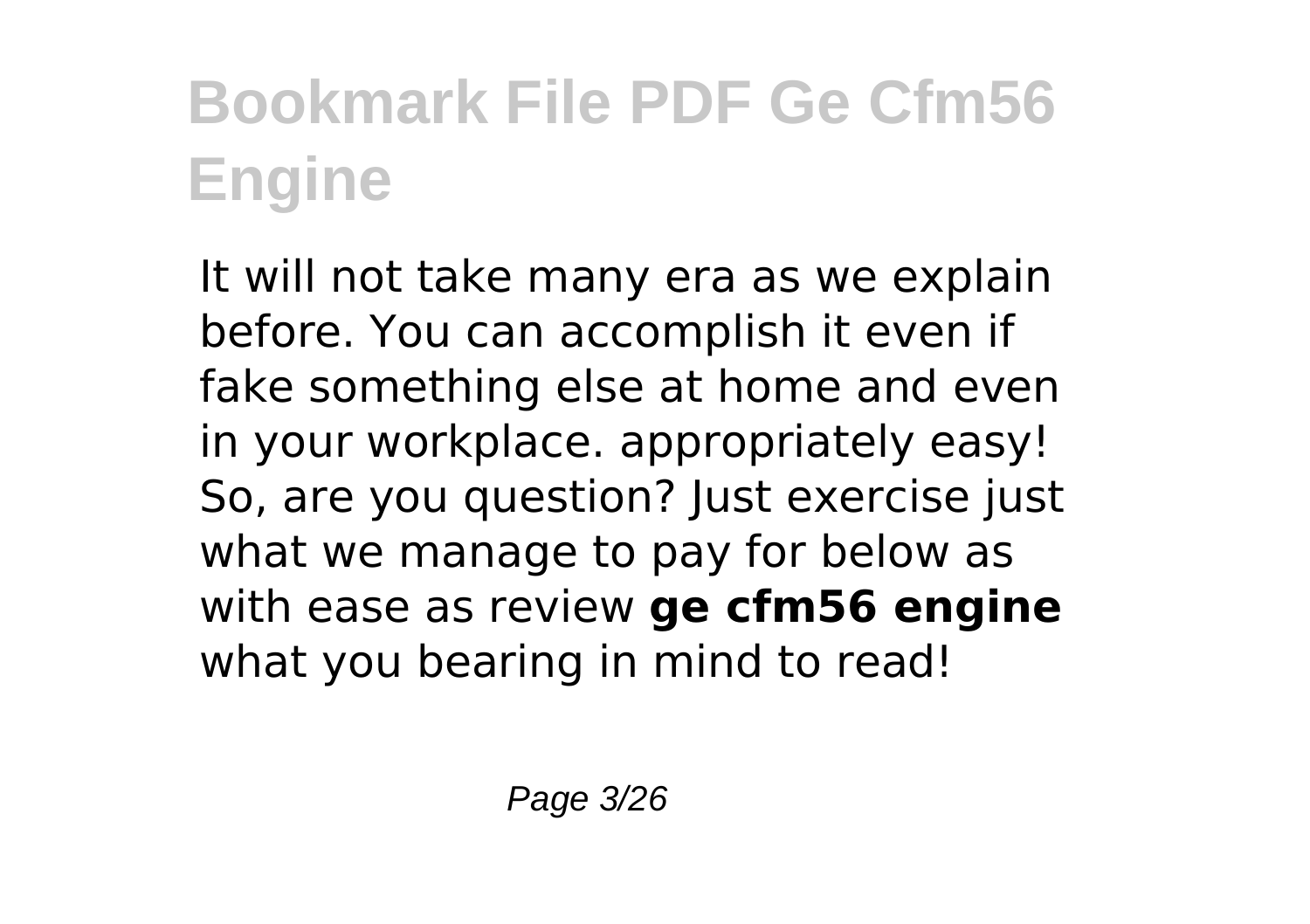If you're having a hard time finding a good children's book amidst the many free classics available online, you might want to check out the International Digital Children's Library, where you can find award-winning books that range in length and reading levels. There's also a wide selection of languages available, with everything from English to Farsi.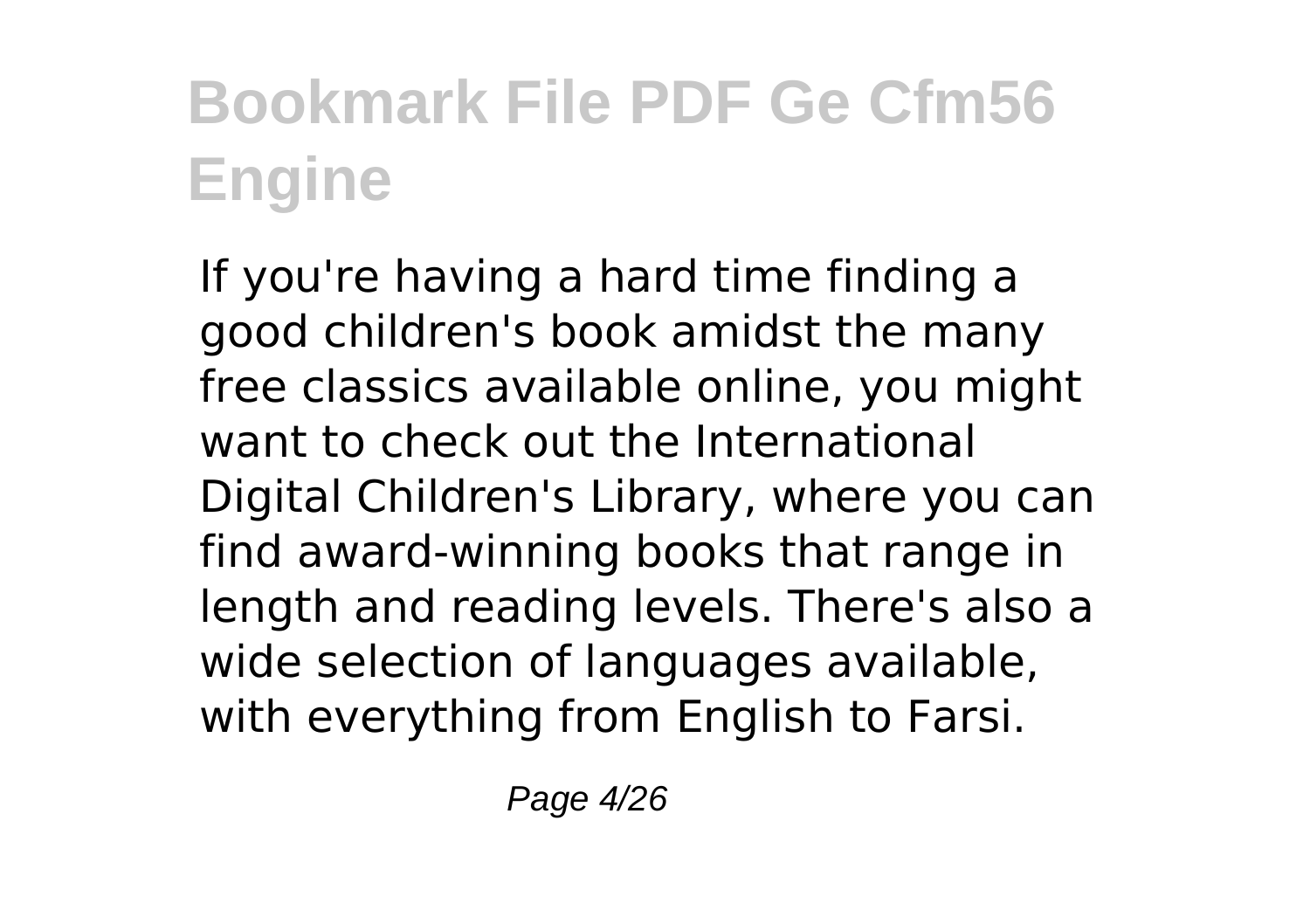#### **Ge Cfm56 Engine**

The CFM International CFM56 (U.S. military designation F108) series is a French-American family of high-bypass turbofan aircraft engines made by CFM International (CFMI), with a thrust range of 18,500 to 34,000 lbf (82 to 150 kN).CFMI is a 50–50 joint-owned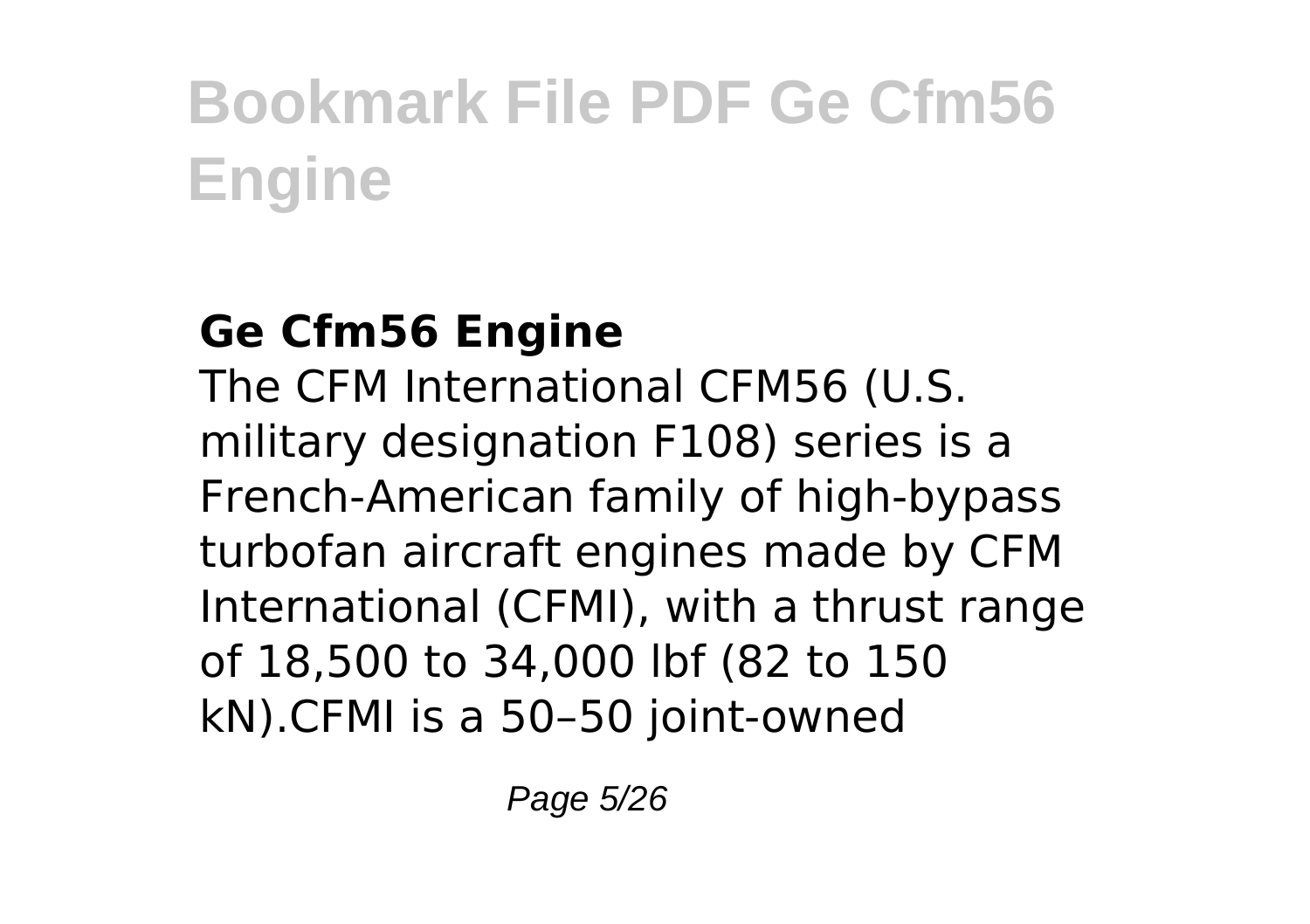company of Safran Aircraft Engines (formerly known as Snecma) of France, and GE Aviation (GE) of the United States.

#### **CFM International CFM56 - Wikipedia**

The CFM56 engine set the standard for single-aisle commercial jet engines.

Page 6/26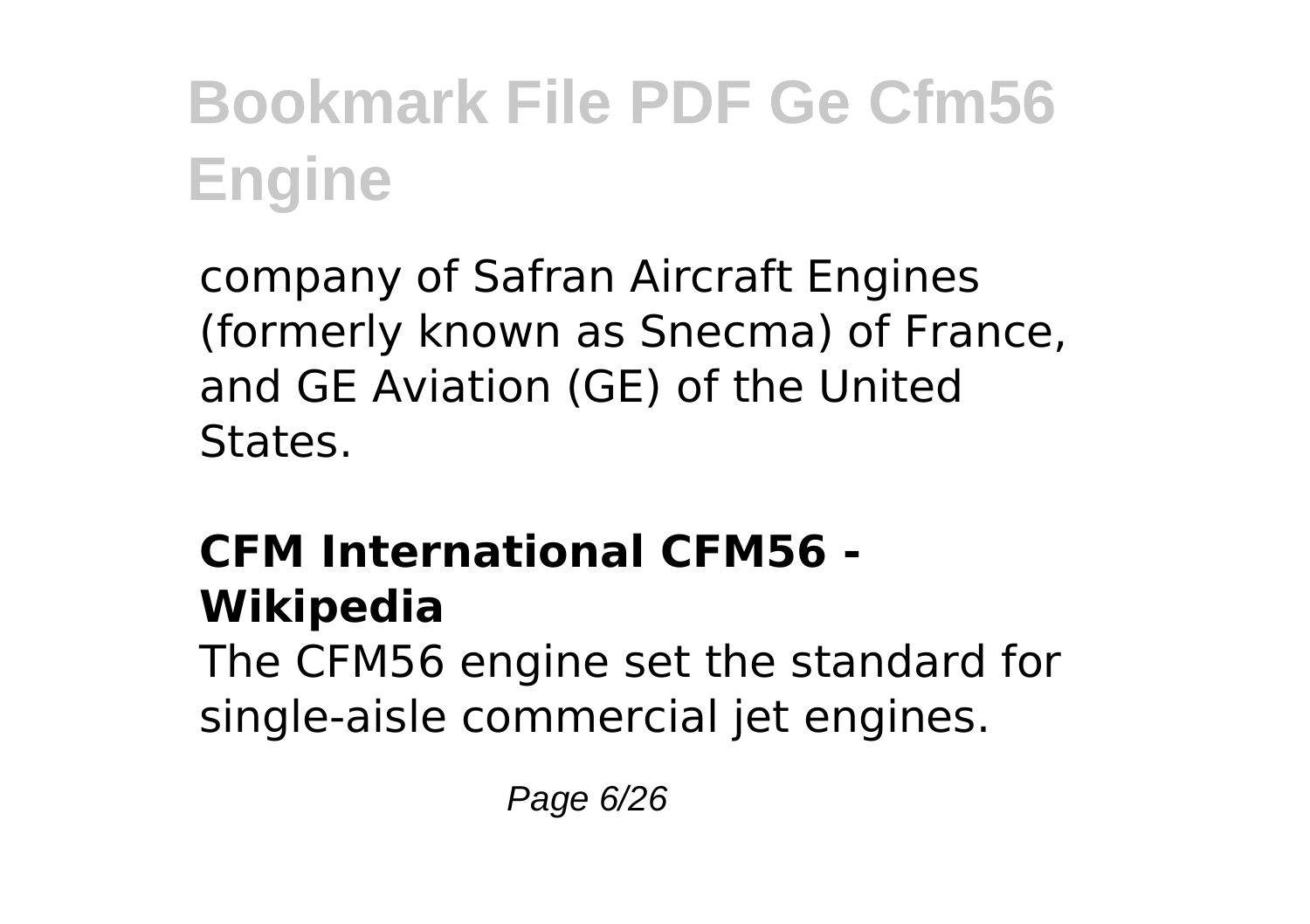Owing its success to its exceptional reliability and performance, CFM56 was built on over four decades of experience and technological excellence. With more than 30,000 engines delivered to date, it powers more than 550 operators worldwide.

#### **CFM56 - CFM International Jet**

Page 7/26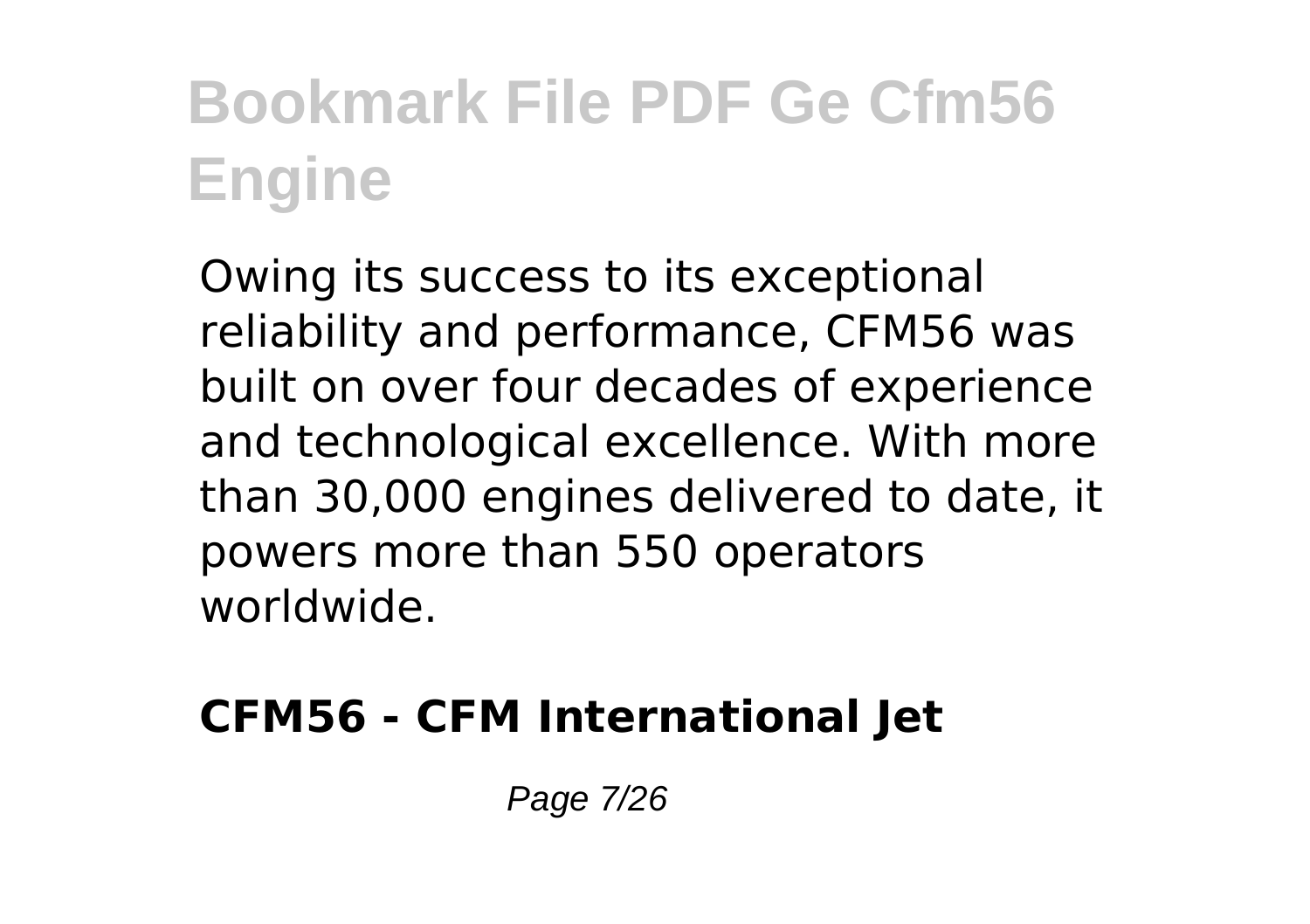#### **Engines CFM International**

The CFM56 is produced by a 50/50 Joint Venture between GE and Safran Aircraft Engines. It is the world's best-selling aircraft engine with more than 30,000 engines delivered to more than 550 customers around the world. View the CFM56.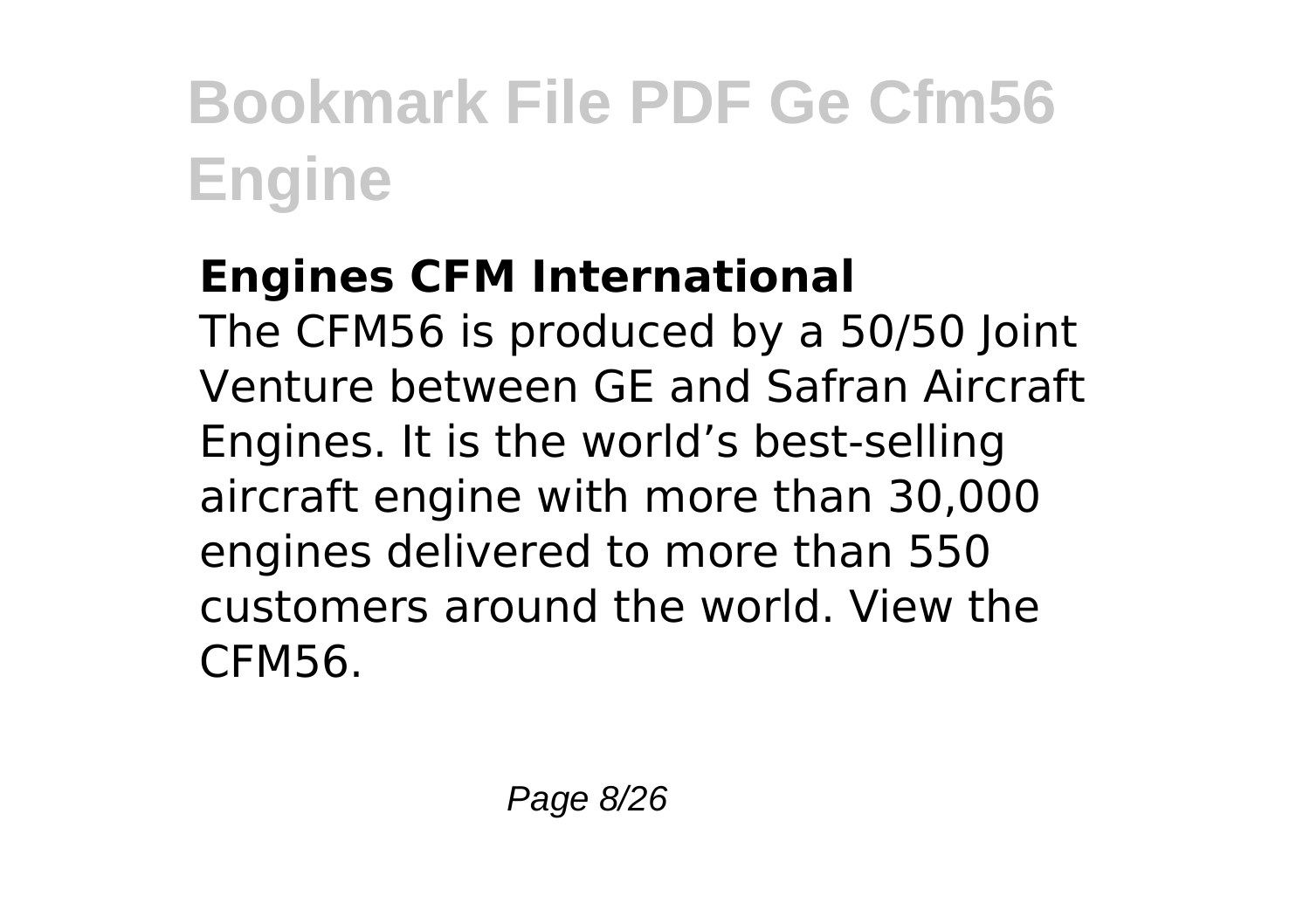**Commercial Engines | GE Aviation** As the CFM56 engine program recently marked its 30,000th engine delivery, here are some key facts about the most popular commercial aircraft engine that's really "grown up" over the past five decades.. The CFM56-7B demonstrates high performance and reliability with an industry leading 99.96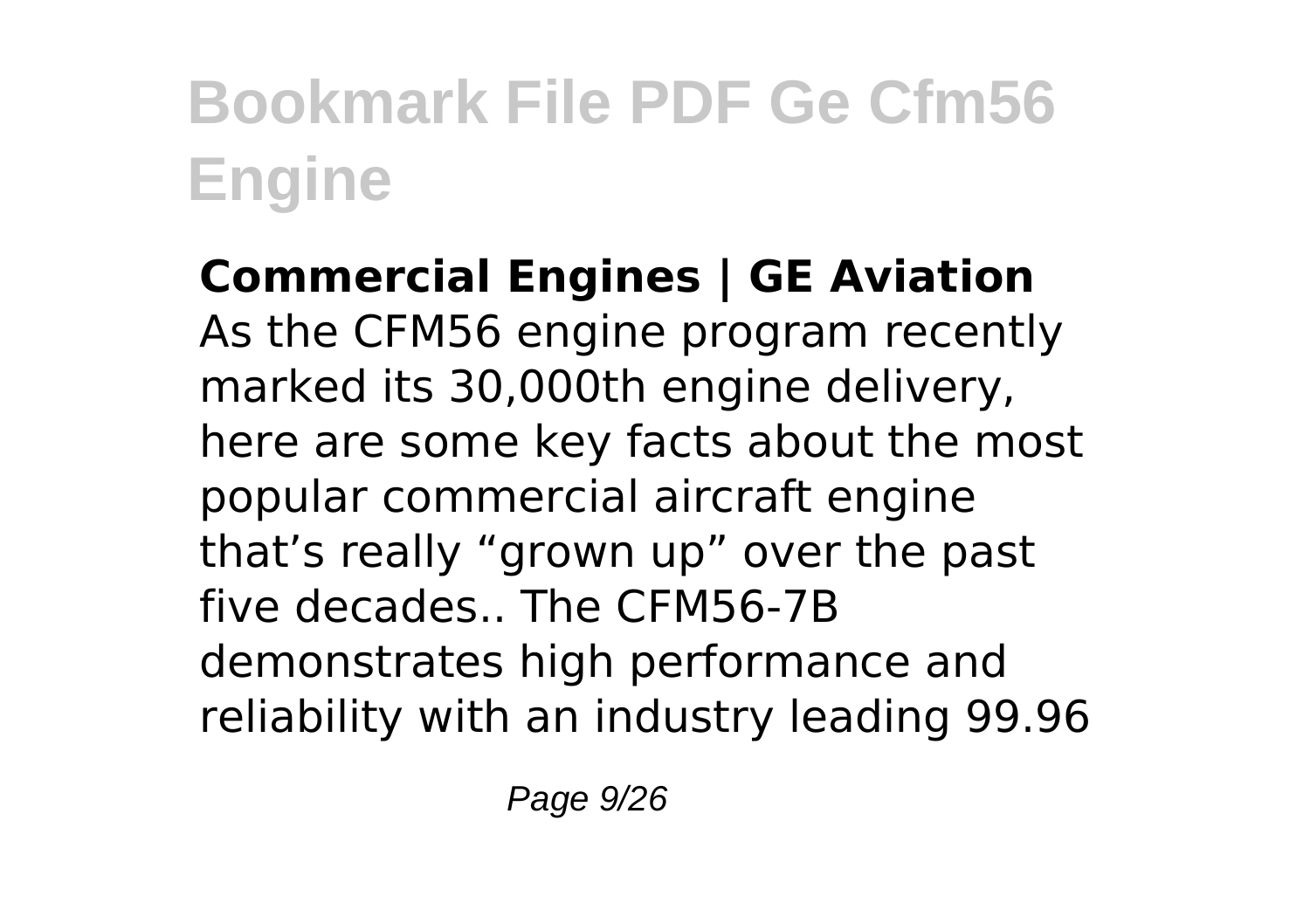percent engine dispatch reliability rate, which equates to only one delay or cancellation every ...

#### **Did you know? CFM56 engine's performance ... - GE Aviation**

General Electric provides the CFM56 engine core, which is based on GE's F101 turbofan engine used on the

Page 10/26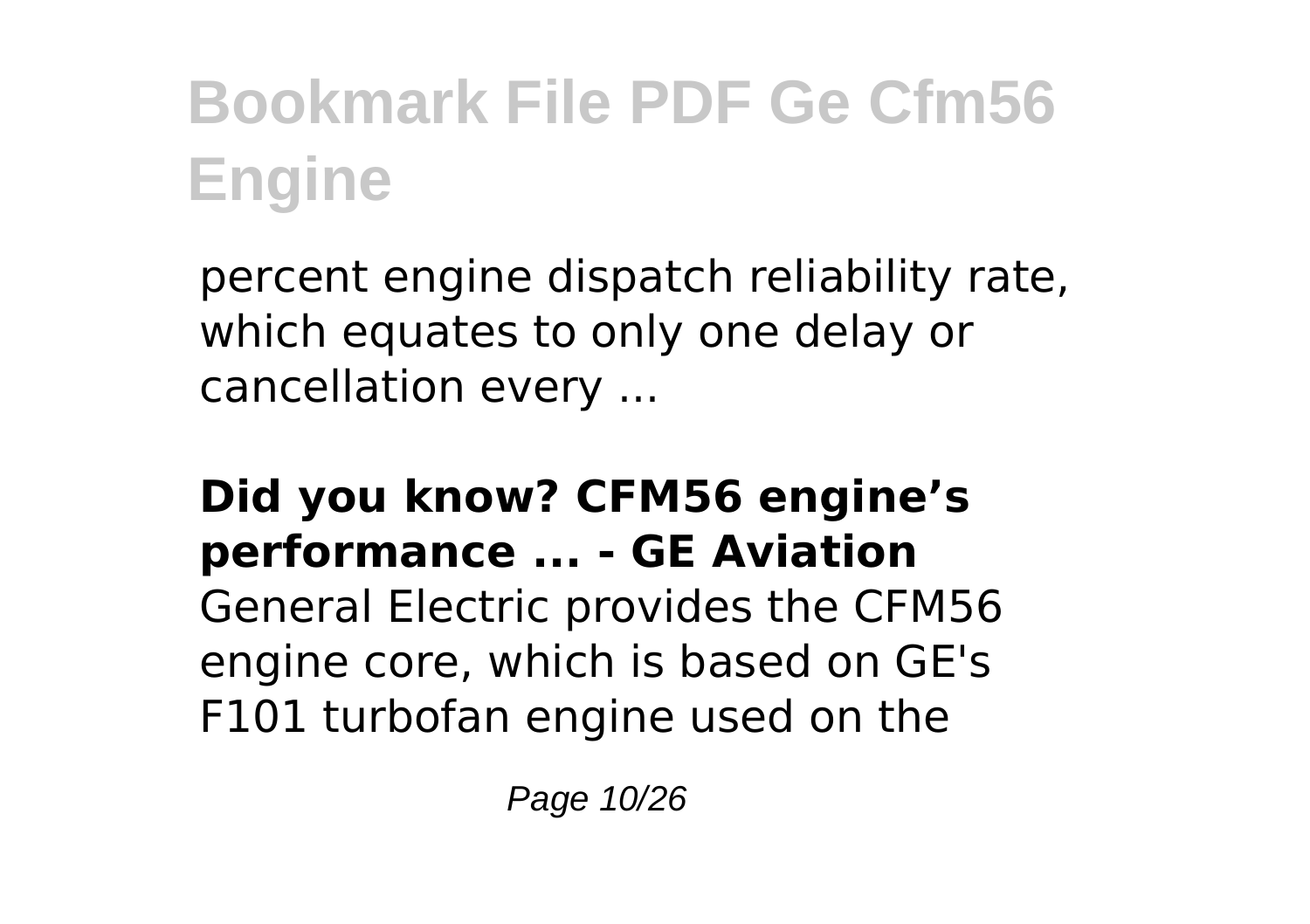Boeing B-1B Lancer. In 1979, the U.S. Air Force selected the CFM56-2B to replace the Pratt & Whitney TF33 (JT3D) engines used on the Boeing KC-135 Stratotanker

#### **CFM International CFM56 (F108) Turbofan Engine | PowerWeb** Note: CFM International does not supply

Page 11/26

.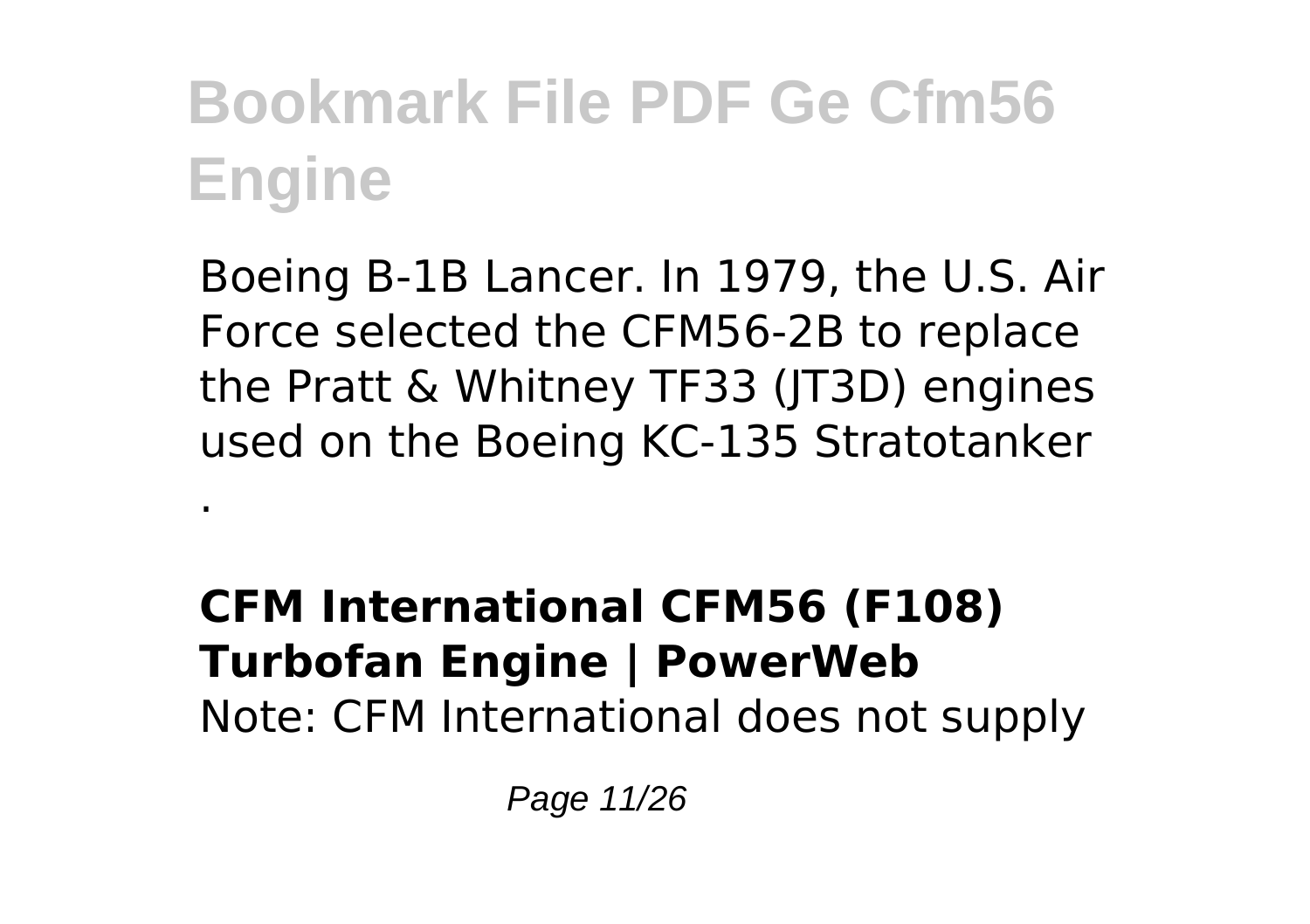the starter or thrust reverser for CFM56-3B-2 Engines on the 737-400 aircraft. The BOEING company will determine and supply the starter duty cycle limits, starter re-engagement limits, and starter air pressure requirements ,etc. which are compatible with the engine, for the 737-400 Aircraft Flight Manuals.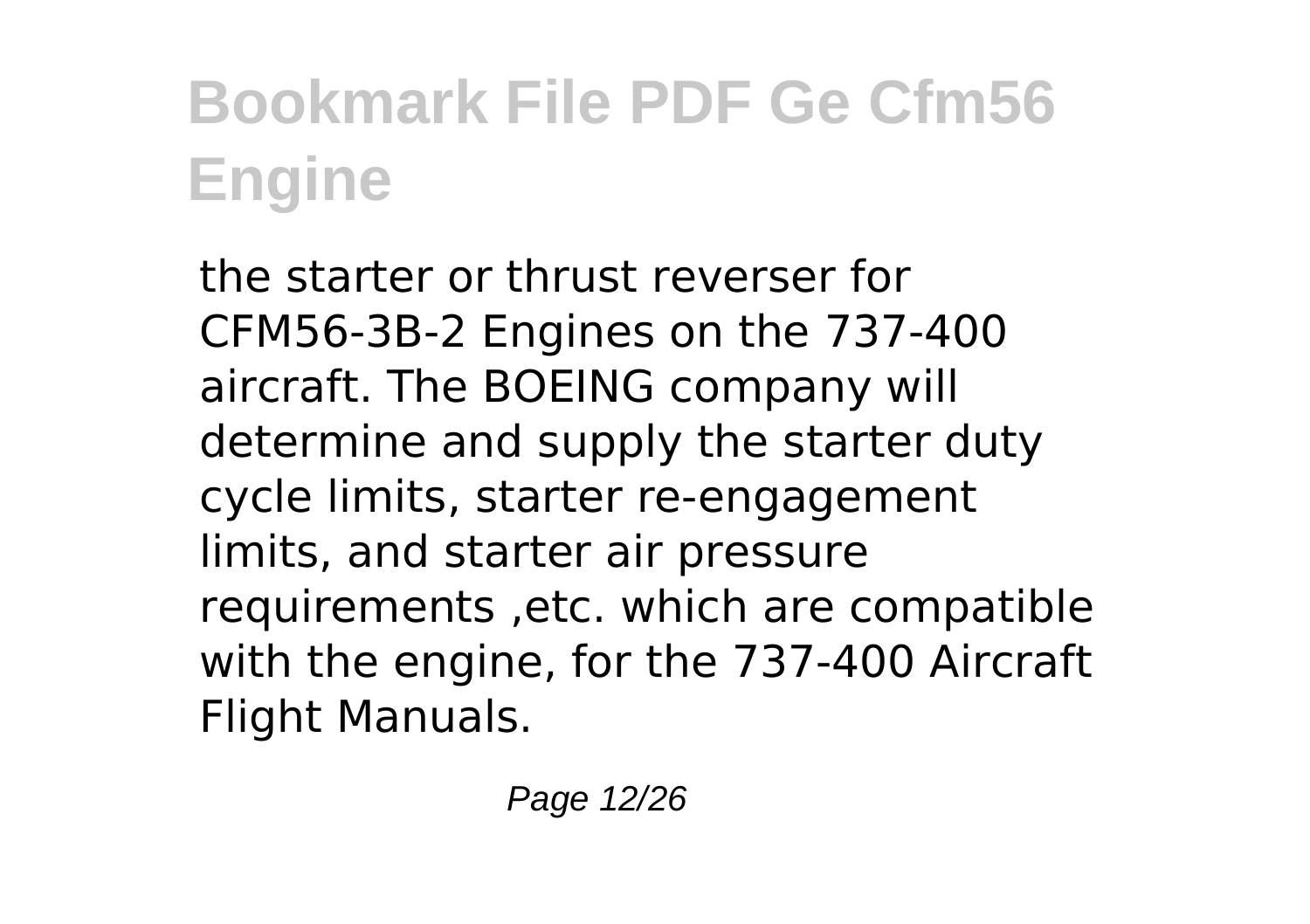#### **CFM 56 Specific Operating Instructions - The Boeing 737 ...** CFM International is a joint venture between GE Aviation, a division of General Electric of the United States, and Safran Aircraft Engines (formerly known as Snecma ), a division of Safran of France. The joint venture was formed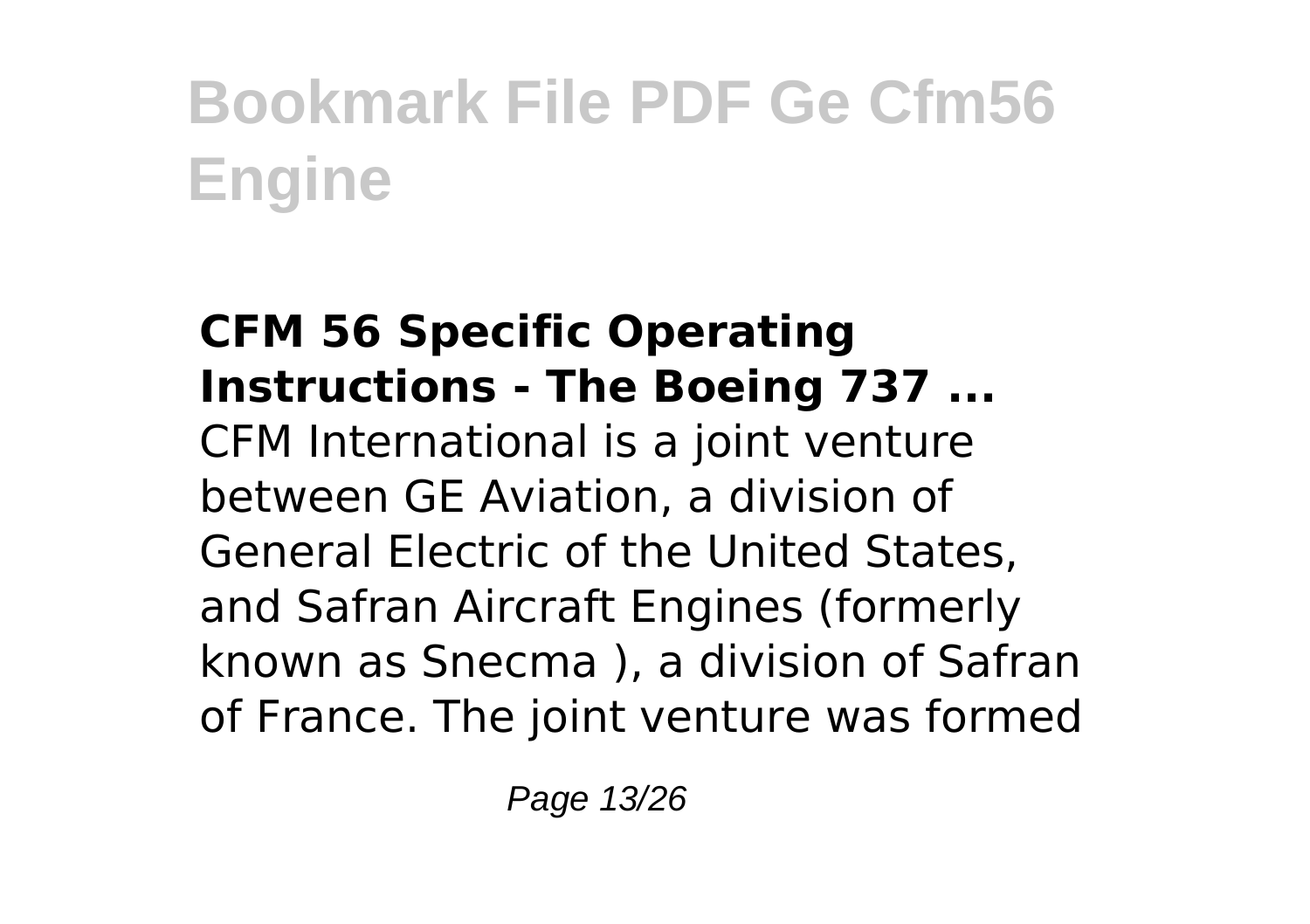to build and support the CFM56 series of turbofan engines.

#### **CFM International - Wikipedia**

CFM manufactures the CFM56 and LEAP 1 engine, which can be found extensively on the A320 and 737 aircraft. GE has also partnered with P&W to form the Engine Alliance, which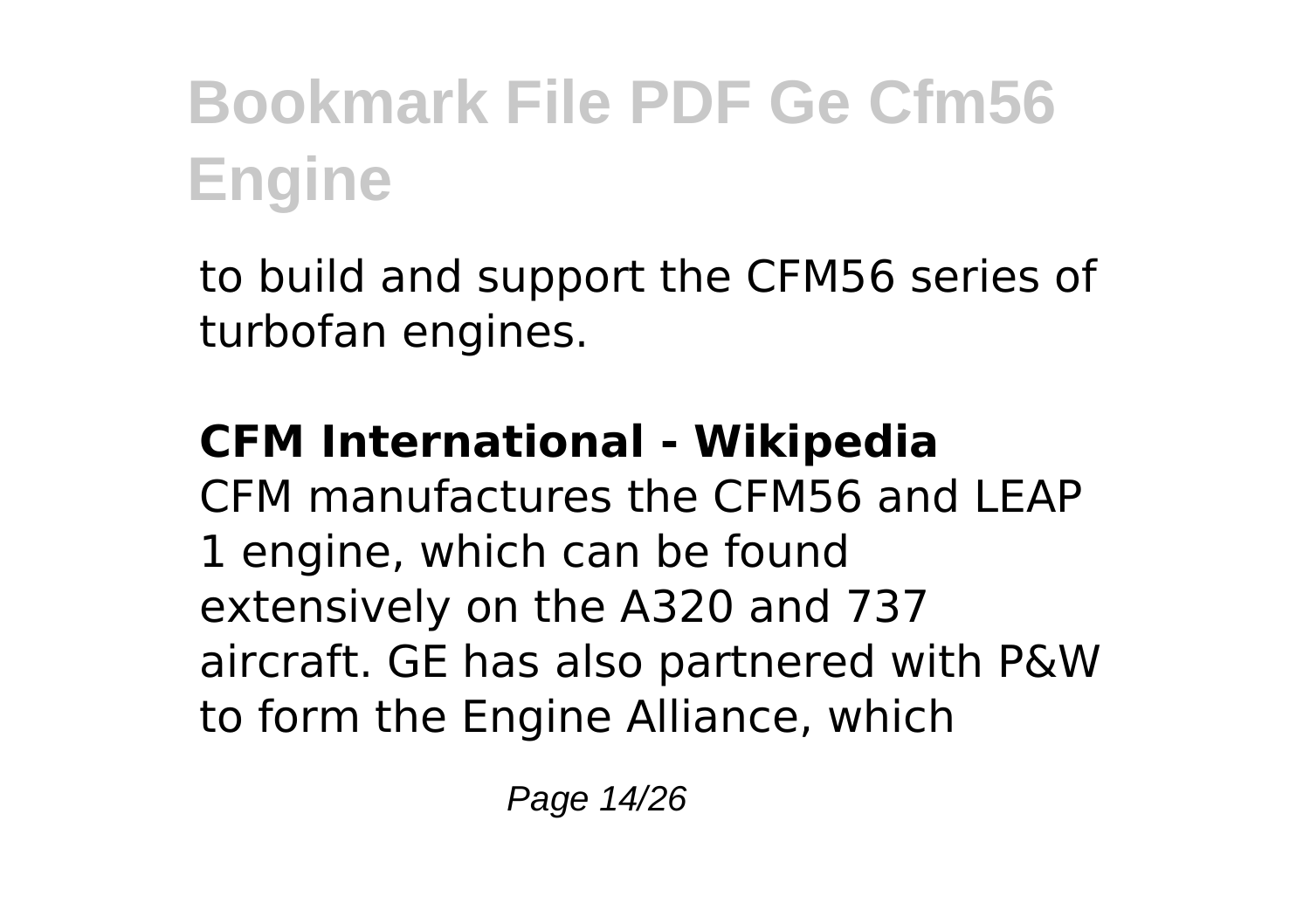makes the GP7000 engine for the A380.

#### **GE, Rolls Royce, Pratt & Whitney : Who Rules the Engine ...**

For 45 years, the CF6 engine family has established an impressive operational record. CF6 engines have compiled nearly 430 million flight hours since they first entered commercial revenue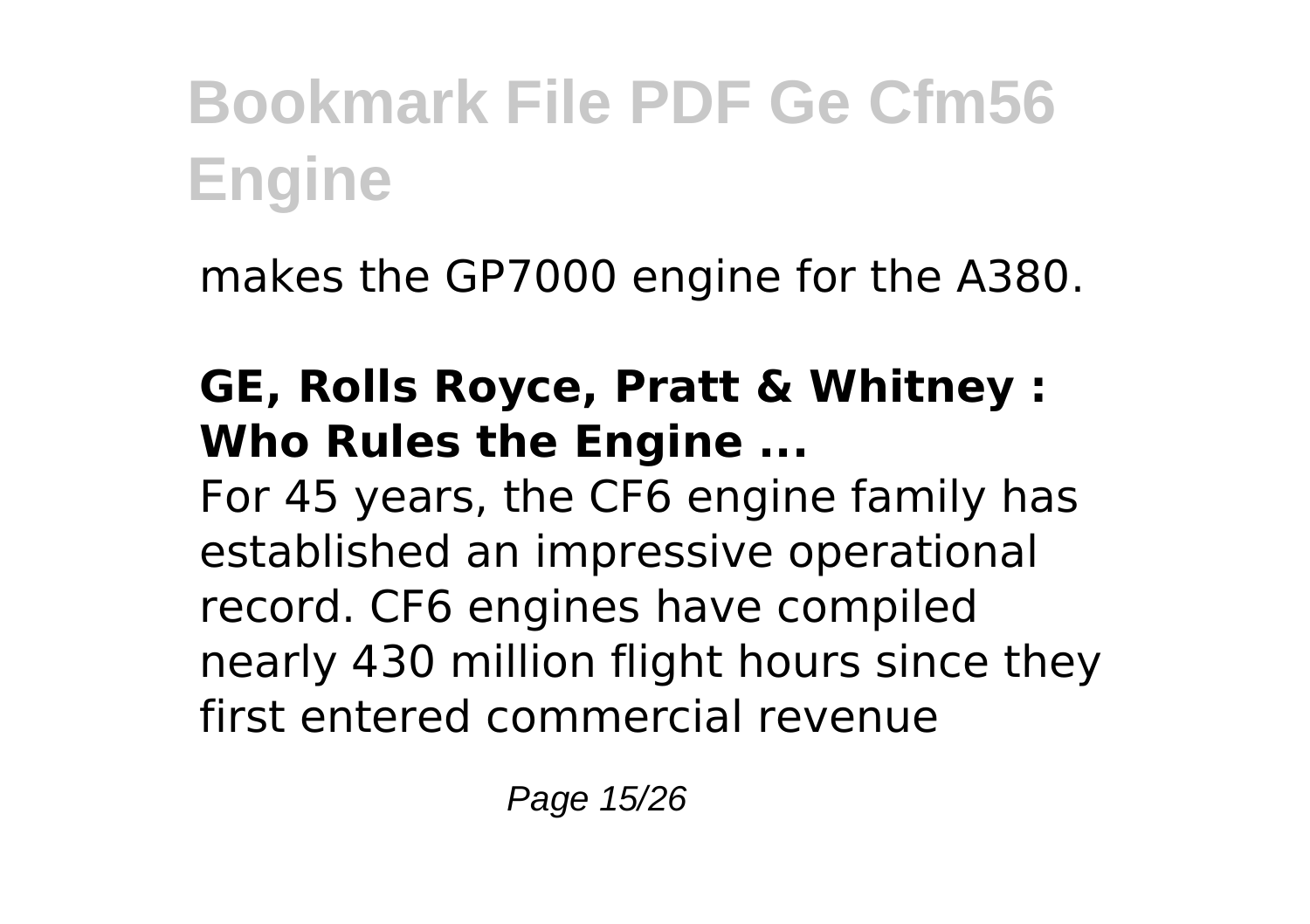service in 1971. Certified to power more than 13 different aircraft types, the CF6 has accumulated more than 115 million flight cycles in service.

### **The CF6 Engine | GE Aviation**

CFM International is the world's leading supplier of jet engines for commercial airplanes. CFM engines include LEAP and

Page 16/26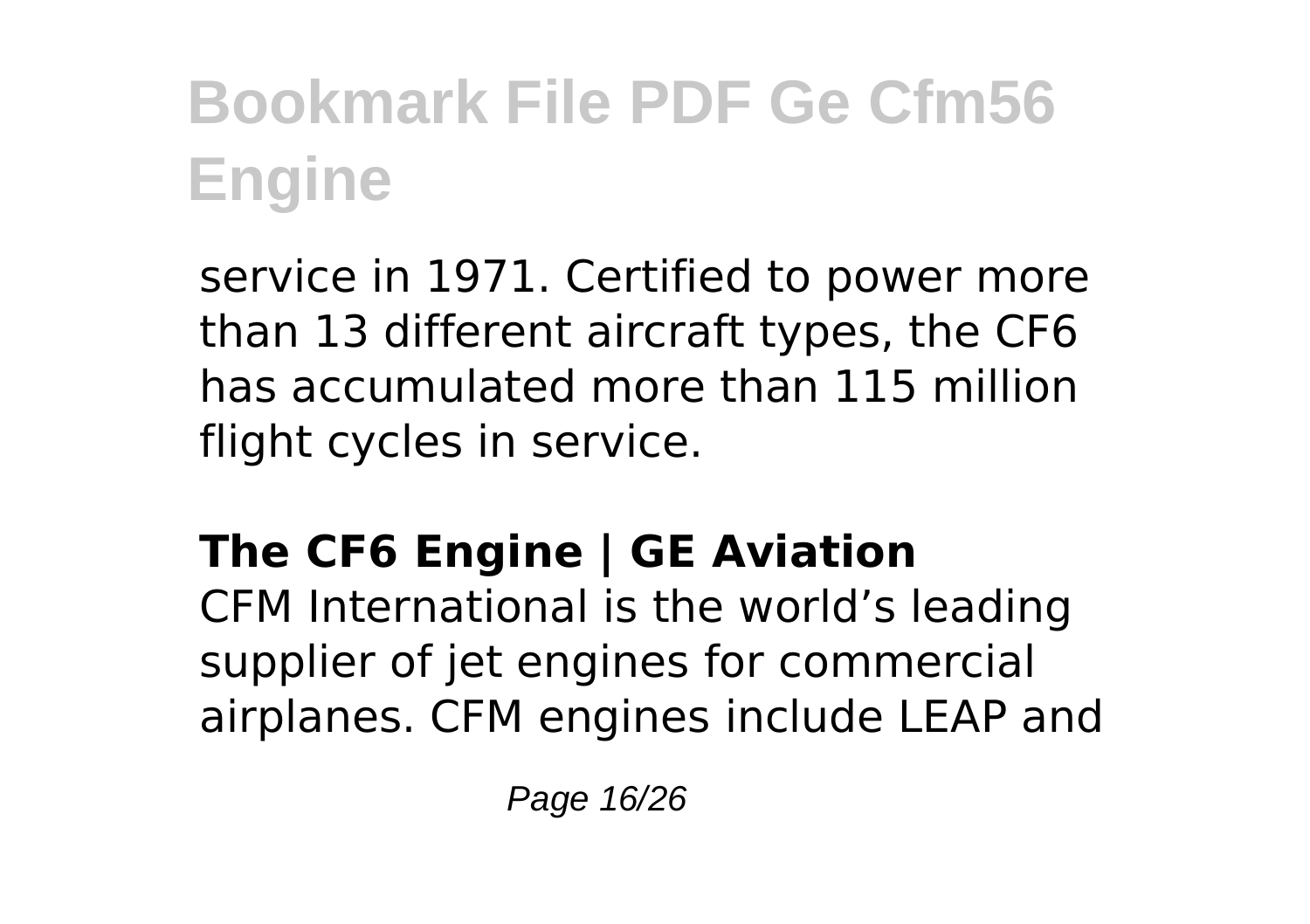CFM56.

#### **Home - CFM International Jet Engines CFM International**

CFM International, a 50/50 joint company between Safran Aircraft Engines and GE, develops, produces and markets CFM56 ® engines, which now power some 13,400 single-aisle

Page 17/26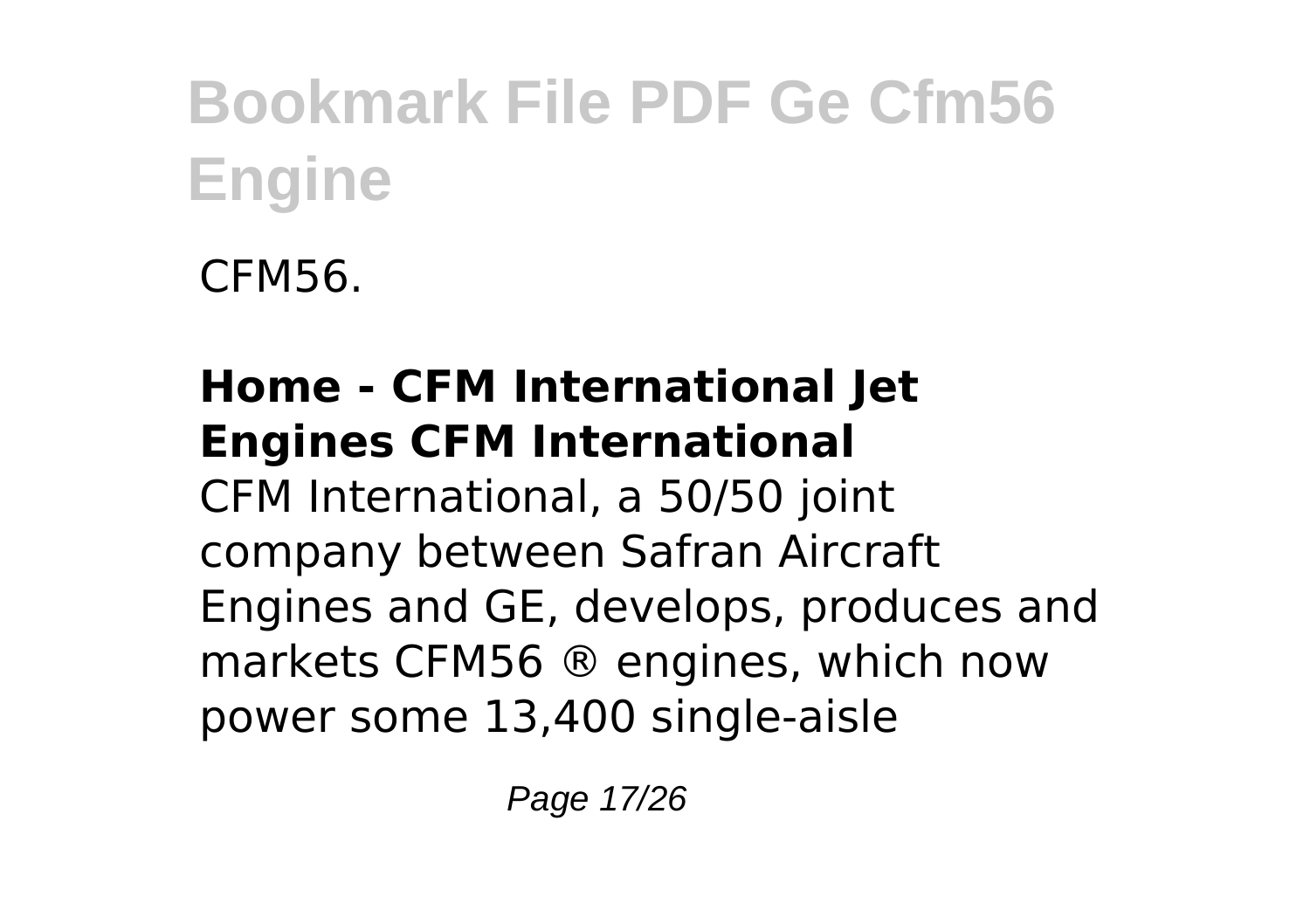commercial jetliners worldwide. Renowned for its unparalleled reliability and low cost of ownership, the CFM56 is the best-selling engine in the history of aviation.

**CFM56-7B | Safran Aircraft Engines** The CFM International CFM56 series is a French-American family of high-bypass

Page 18/26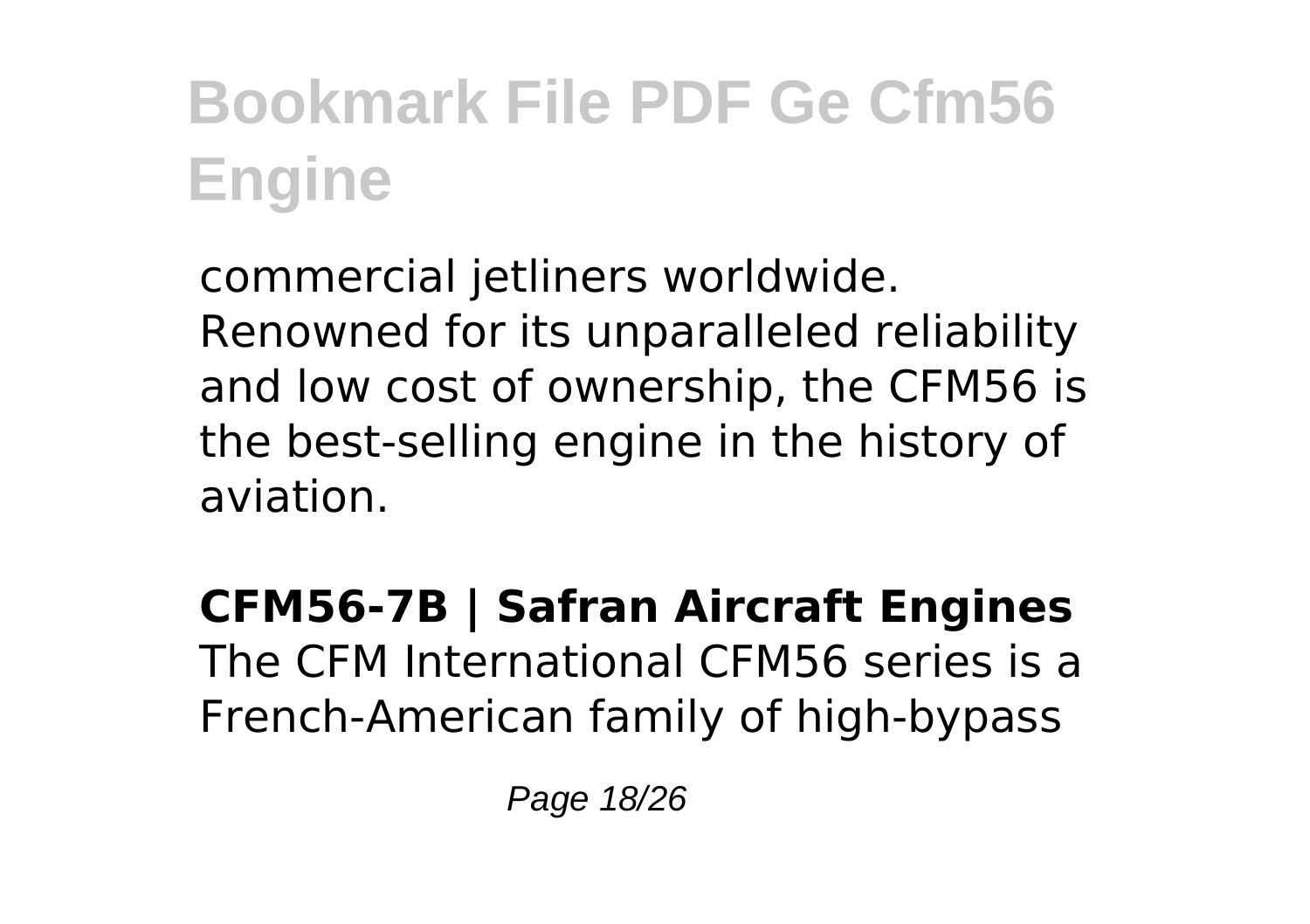turbofan aircraft engines made by CFM International, with a thrust range of 18,500 to 34,000 pounds-force. CFMI ia a 50-50 joint-owned company of Safran Aircraft Engines of France, and GE Aviation of the United States

#### **CFM56-7B - Global Engine** Back in 1974, Snecma (Safran) and

Page 19/26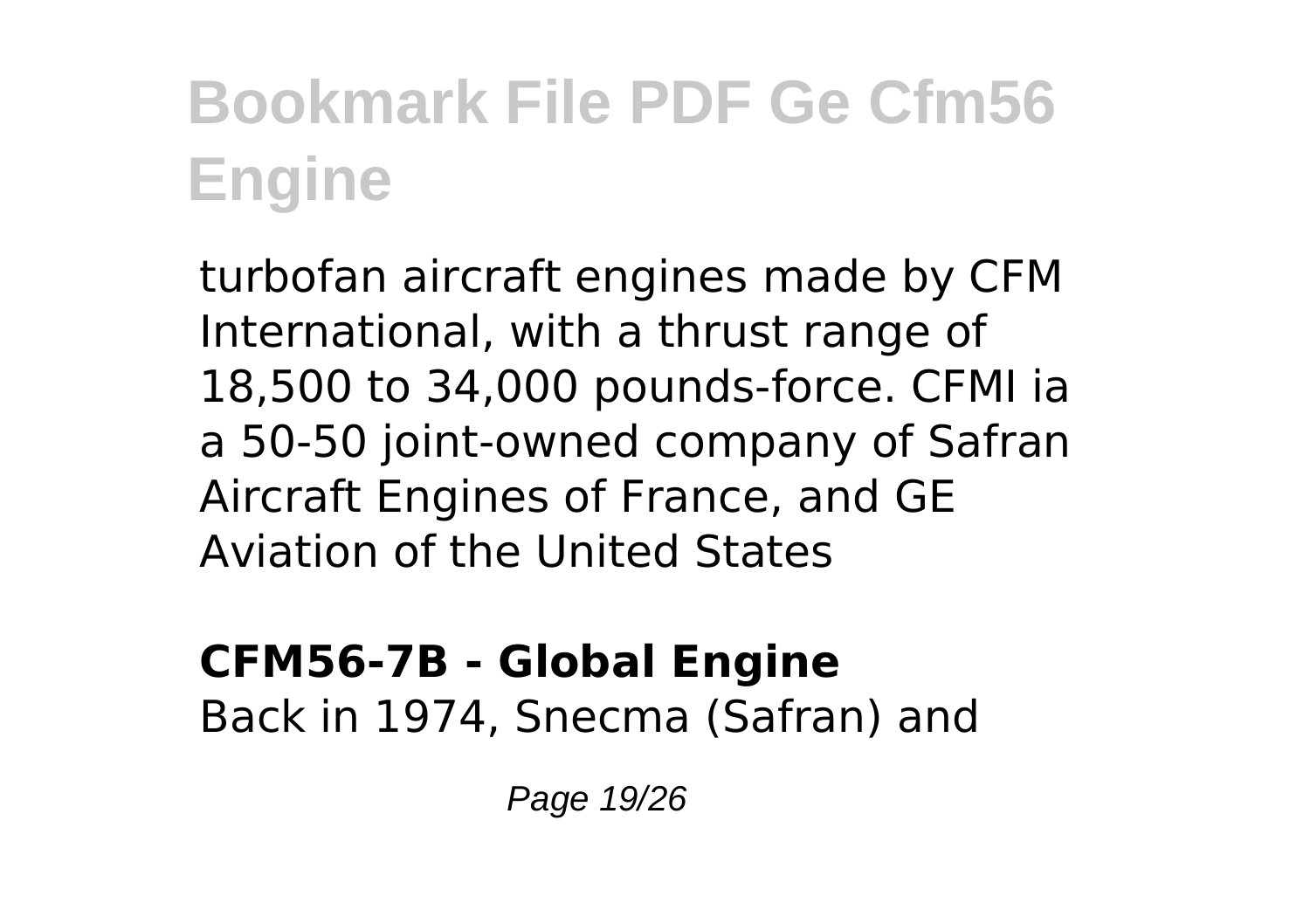General Electric (GE) created a 50/50 joint company, CFM International, to develop a revolutionary commercial aircraft engine. This French-American partnership proved to be a textbook case in cross-border collaboration, giving rise to the CFM56, the world's bestselling aircraft engine , powerplant of the best-selling Boeing 737 and Airbus

Page 20/26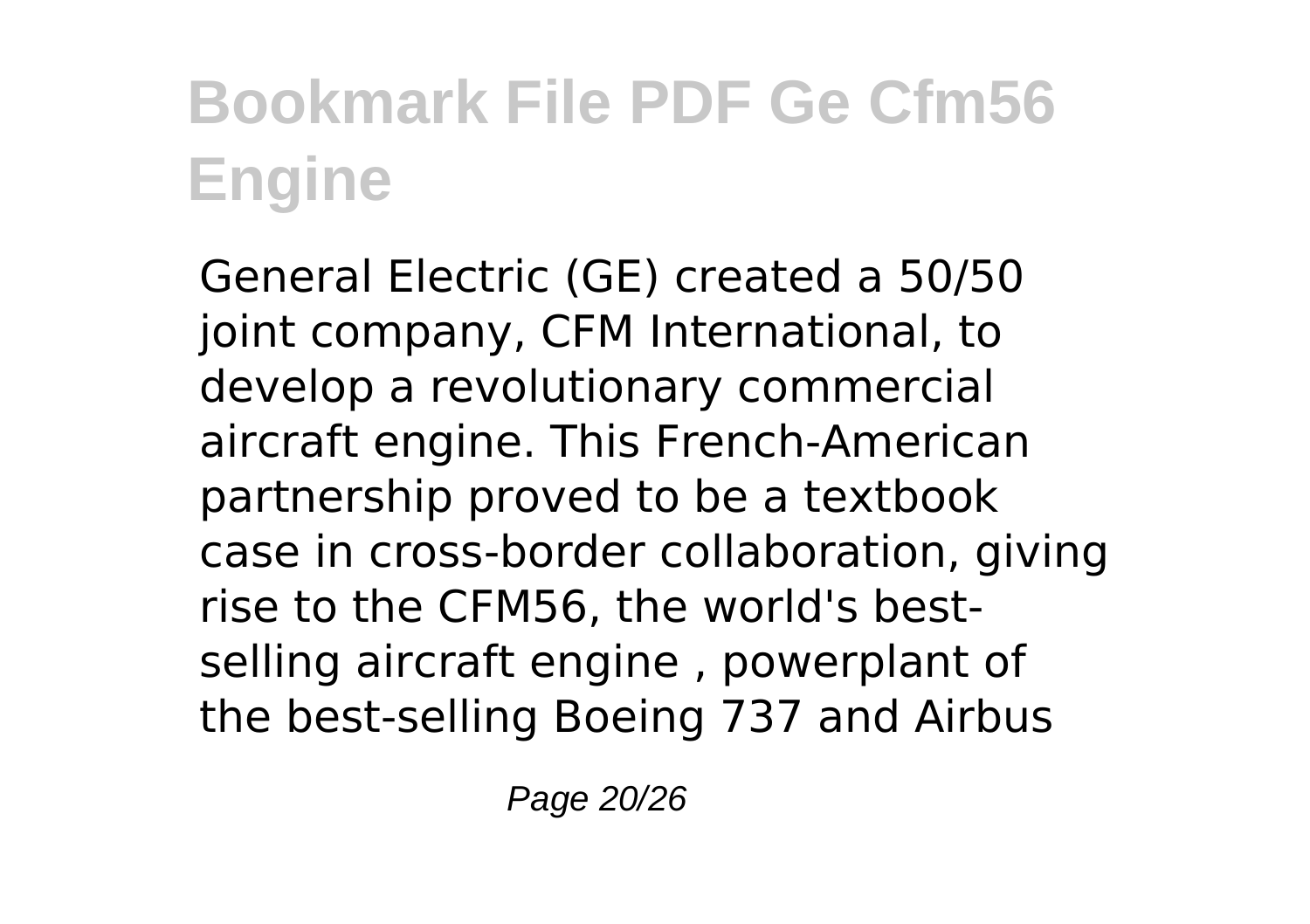A320 single-aisle ...

### **Safran – Aircraft engines**

CFM56 engines have accumulated more than 1 billion flight hours. Image credit: Tomas Kellner for GE Reports. Above: A LEAP-1A jet engine. On the eve of the Paris Air Show, orders and commitments for LEAP engines exceeded 17,350,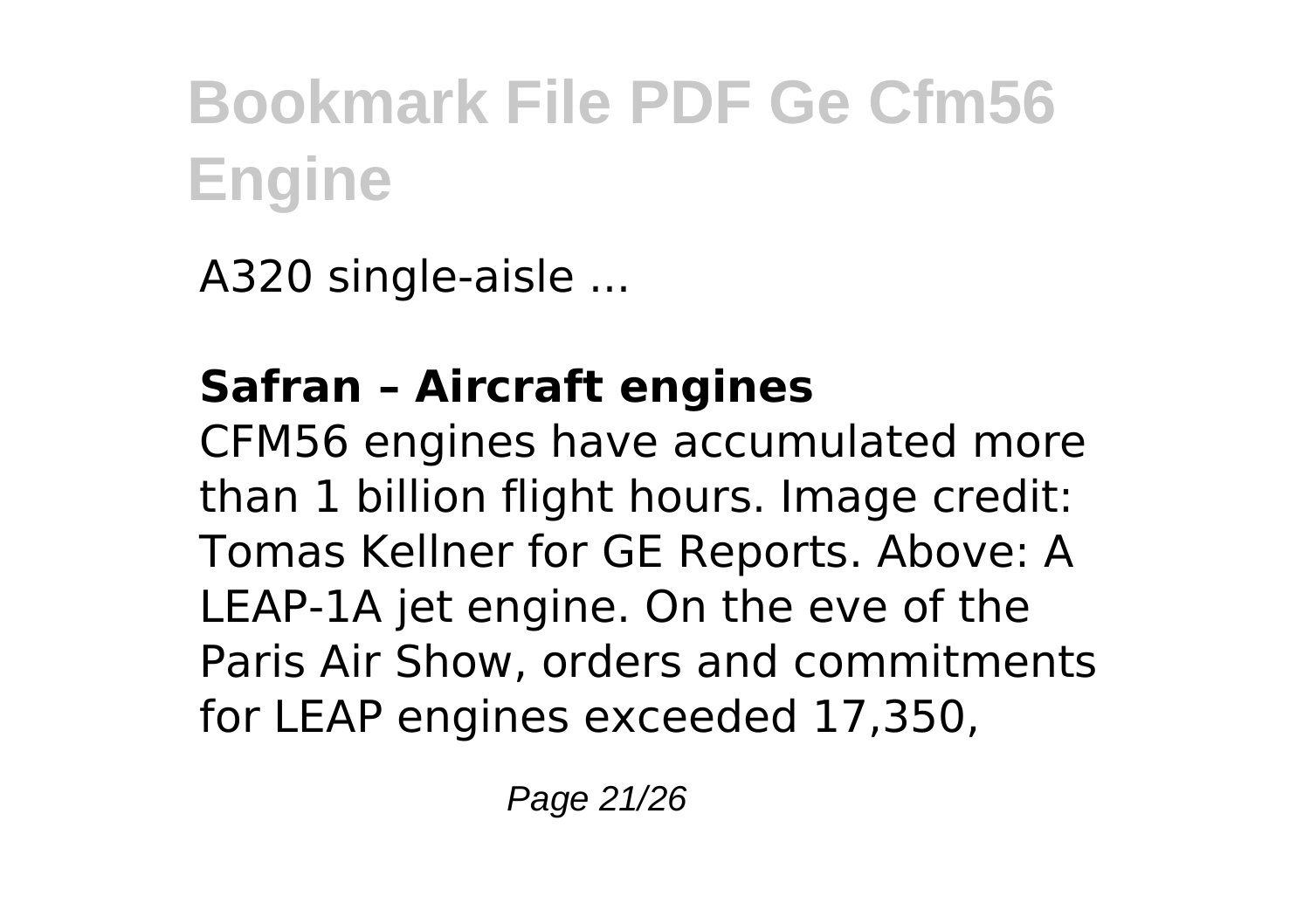valued at more than \$255 billion. But that tally will soon increase. Image credit: CFM International.

#### **Flying High: Keeping Up With Heavy Demand, Jet Engine ...**

The CFM56 engine uses technology originally developed by GE Aviation for the B-1 Lancer. Image credit: Getty

Page 22/26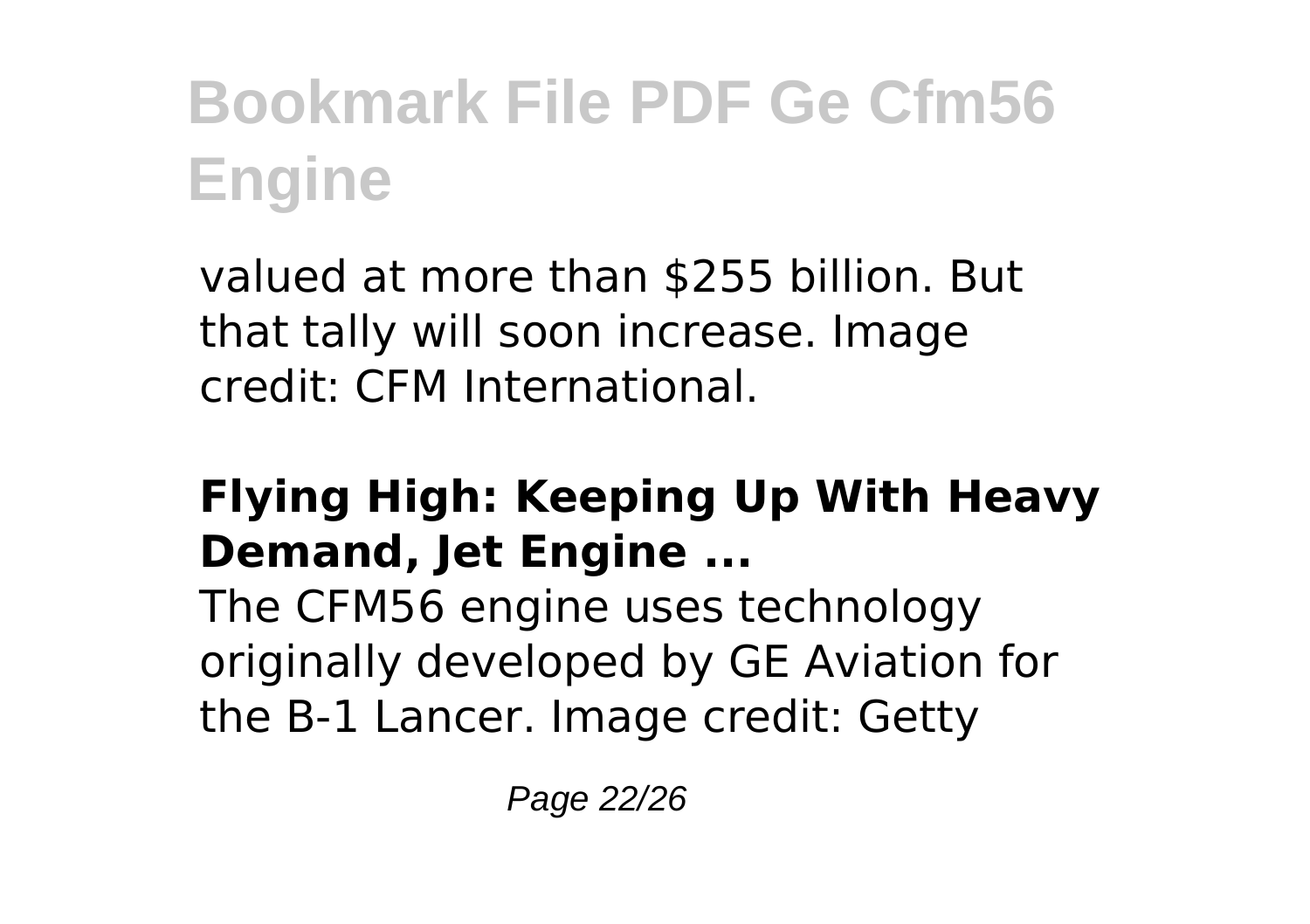Images After securing the necessary nods from none other than Presidents Richard Nixon and Georges Pompidou jet engines being a matter of national security — GE and Safran engineers were allowed to proceed.

#### **Up In The Air: The World's Hardest-Working Jet Engine Has ...**

Page 23/26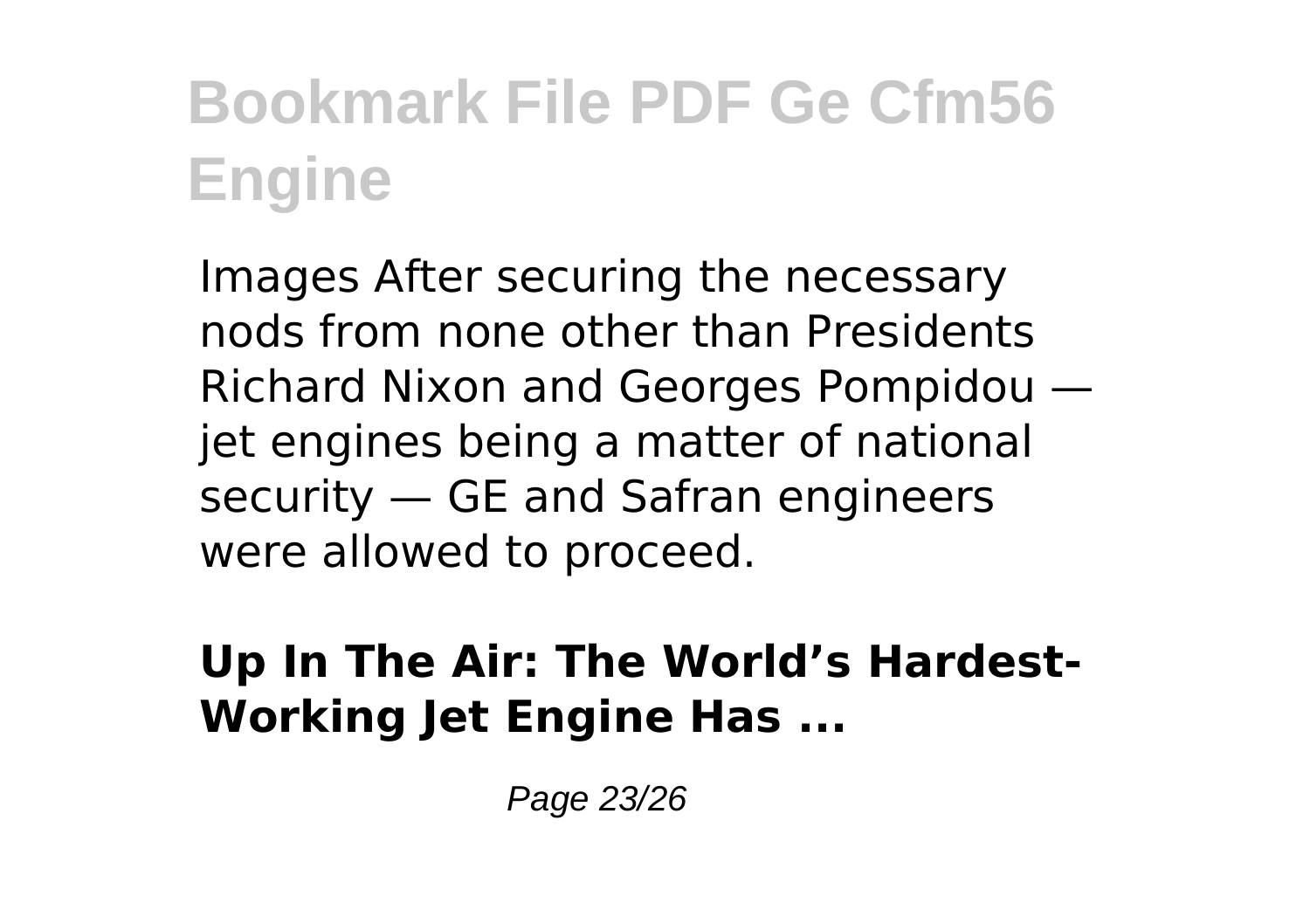CFM International - CFM56-7B CFM56-7B Airlines that outsource CFM56-7B engine maintenance value an OEM authorized MRO partner that they can trust to provide comprehensive repair services, fast turn times and long-lasting engines, supporting on-wing engine performance and reliability...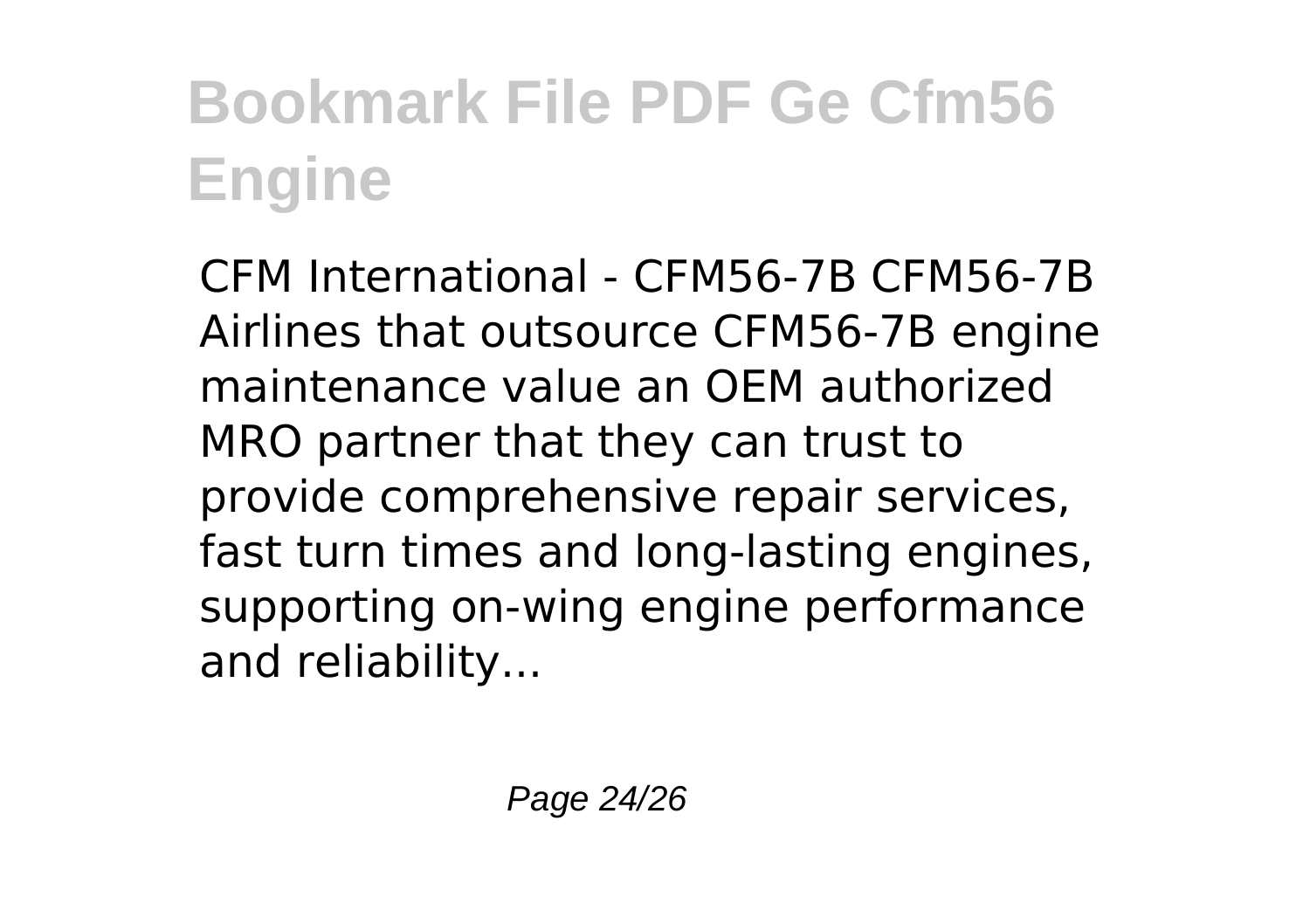#### **StandardAero > Engines > CFM International**

F108 / CFM56 Engine. The F108/CFM56 is manufactured by CFM International, a consortium of General Electric and the French company, Snecma. The F108/CFM56 powers the Air Force KC-135 tanker and